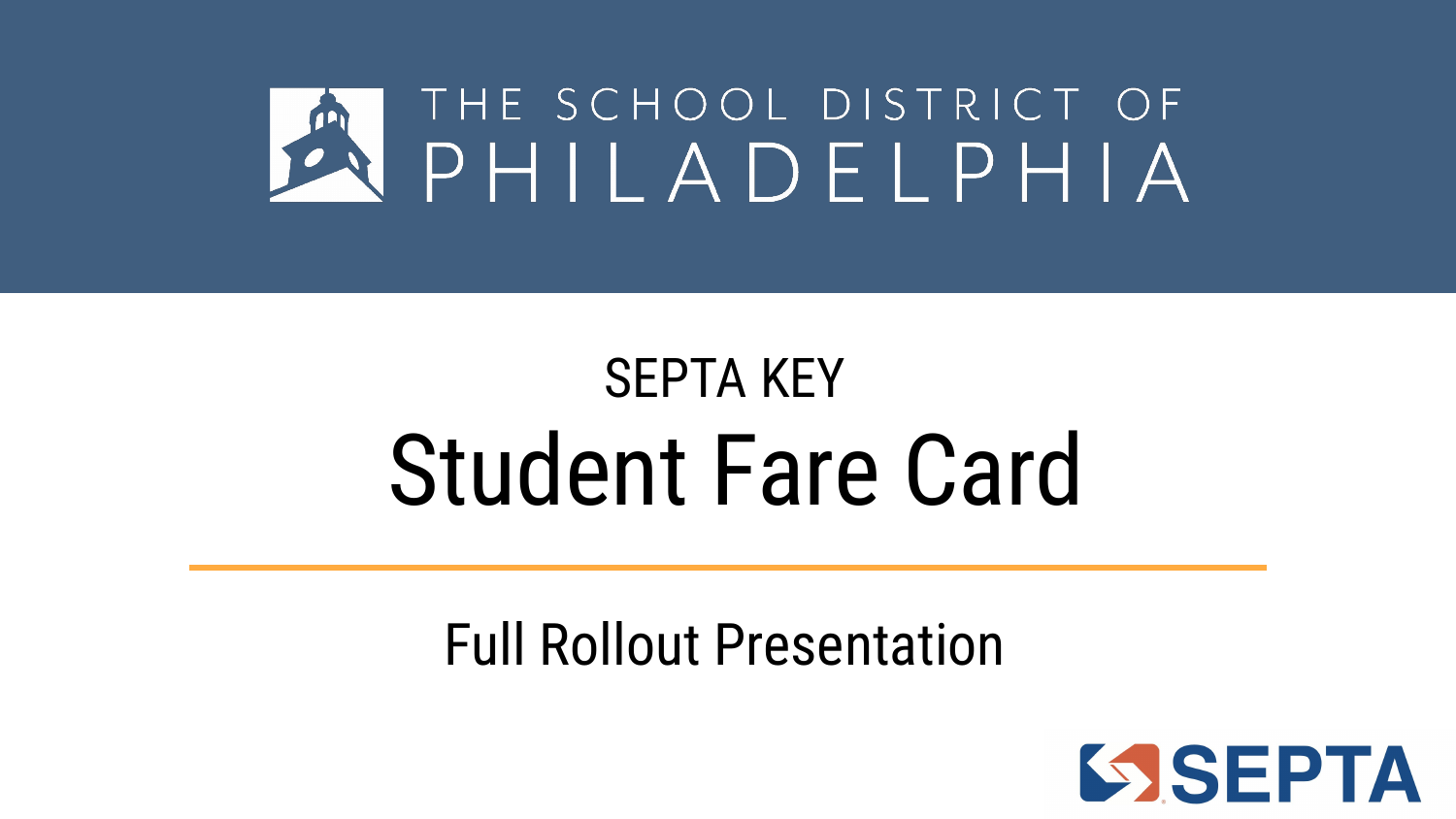**Overview:**

- SEPTA Student Fare Card
- Benefits
- Multi Year Feature
- Fare Card Application
- School & Student Responsibilities
- Reporting Issues & Support
- Using the Student Fare Card • Card Distribution & Training

**Use of the SEPTA Student Fare Card will begin at the start of the 2021-22 school year.**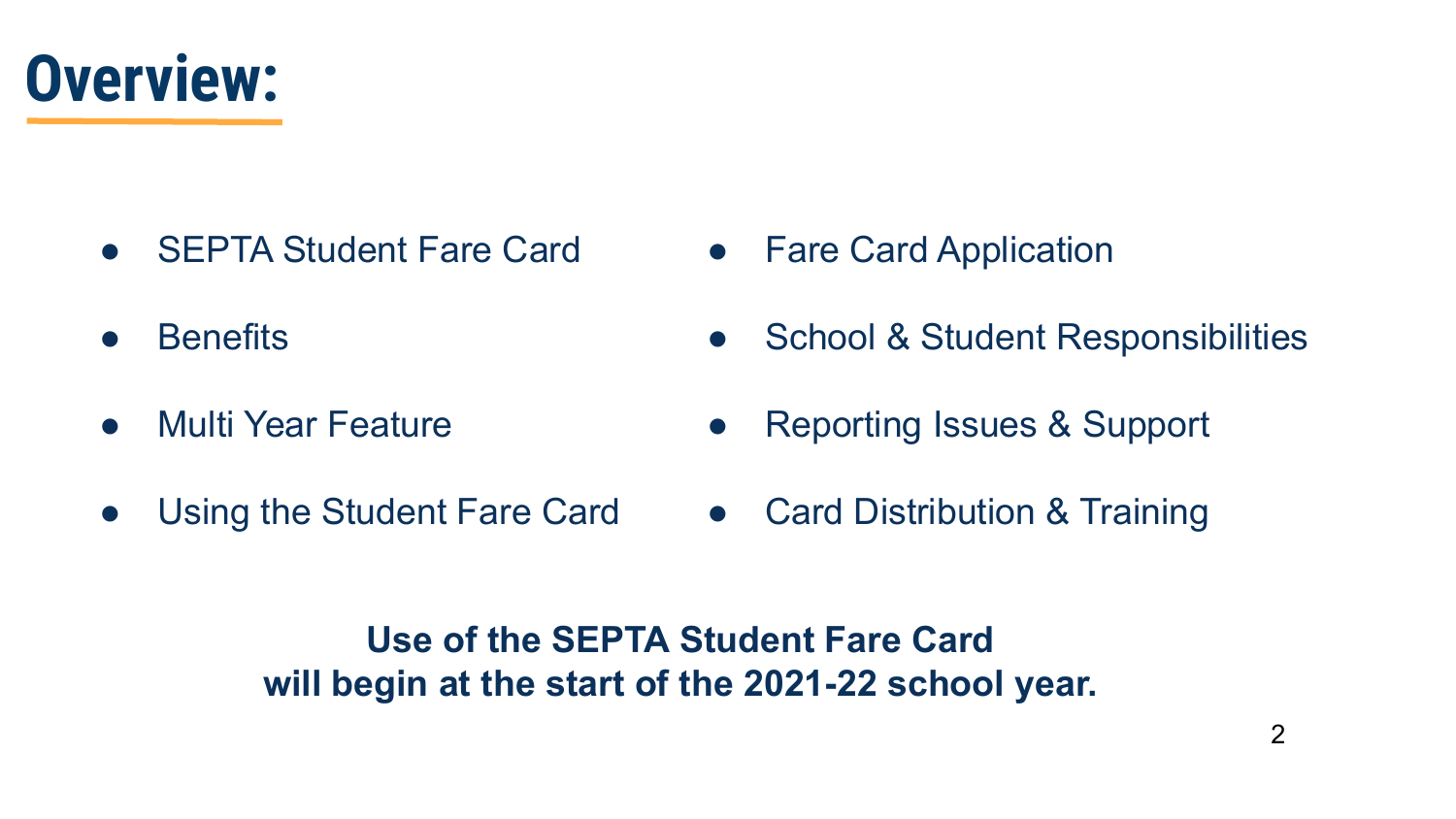### **What is a SEPTA Student Fare Card?**



- Weekly Transpass replacement SEPTA is phasing out transpass technology and equipment.
- A contact-free chipped card used by students to board a SEPTA trolley, bus or subway.
- Regional rail services can be added, at an additional cost to the Student Fare Card weekly.
- Students can use the same Fare Card for the entire school year. The same state of  $\sim$  3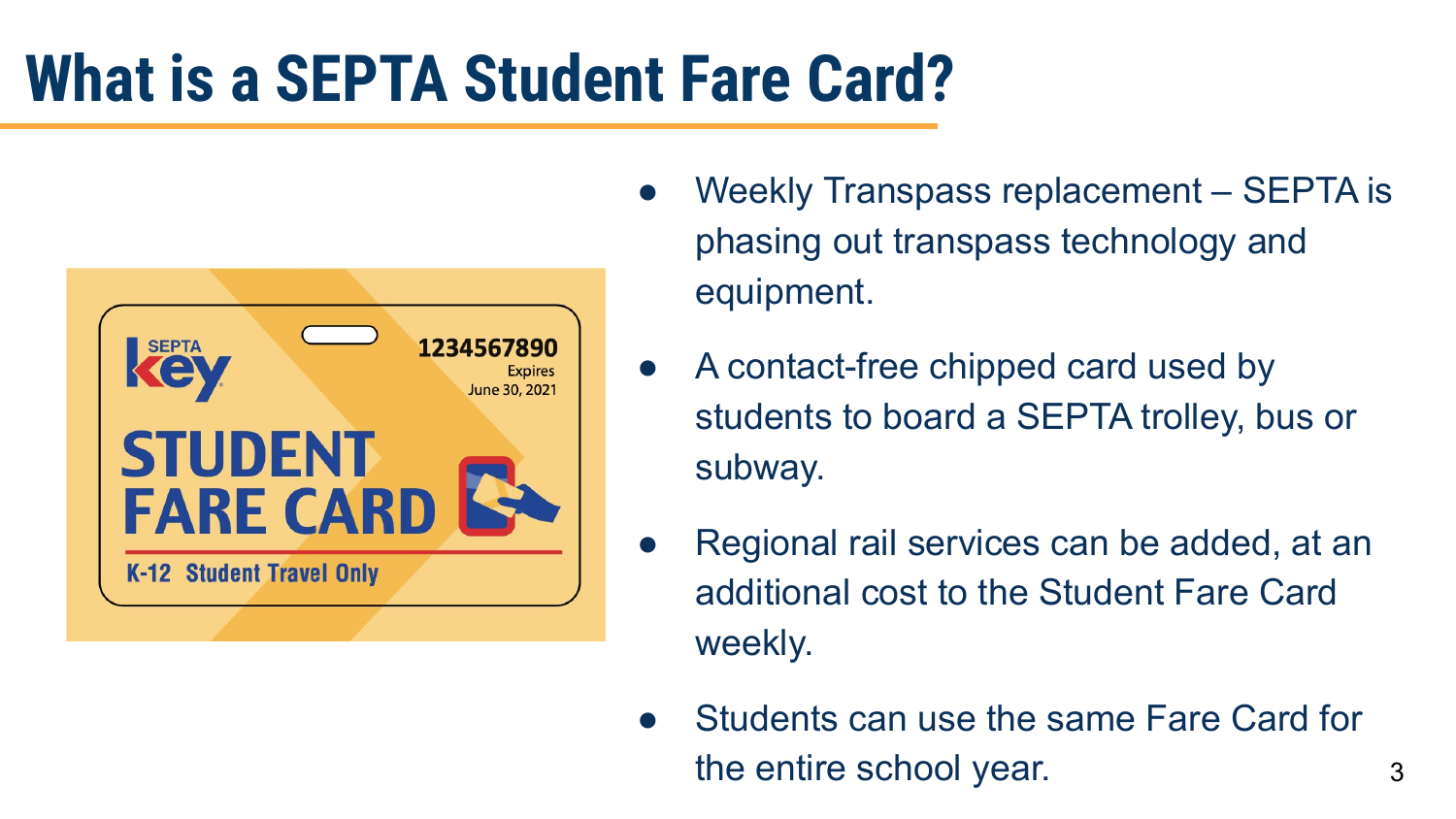### **Benefits of the SEPTA Student Fare Card**

#### **SEPTA Student Transpass**

- Delivered to schools monthly
- Distributed to students weekly
- Disposable laminated card
- Transpasses have an assigned monetary value when they are delivered to the schools
- Unused transpasses must be returned to the Transportation department for disposal

#### SEPTA Student Fare Card

- Delivered to schools annually or as needed
- Distributed to students annually or as needed
- Reusable plastic card
- Fare Cards do not have a monetary value until they are assigned to an eligible student by the school and activated by SEPTA
- Delivered Unused Fare Cards can be stored and assigned to eligible students as needed.
- Delivered Damaged Fare Cards can be disposed of by the school after they have been reported as damaged.  $\blacksquare$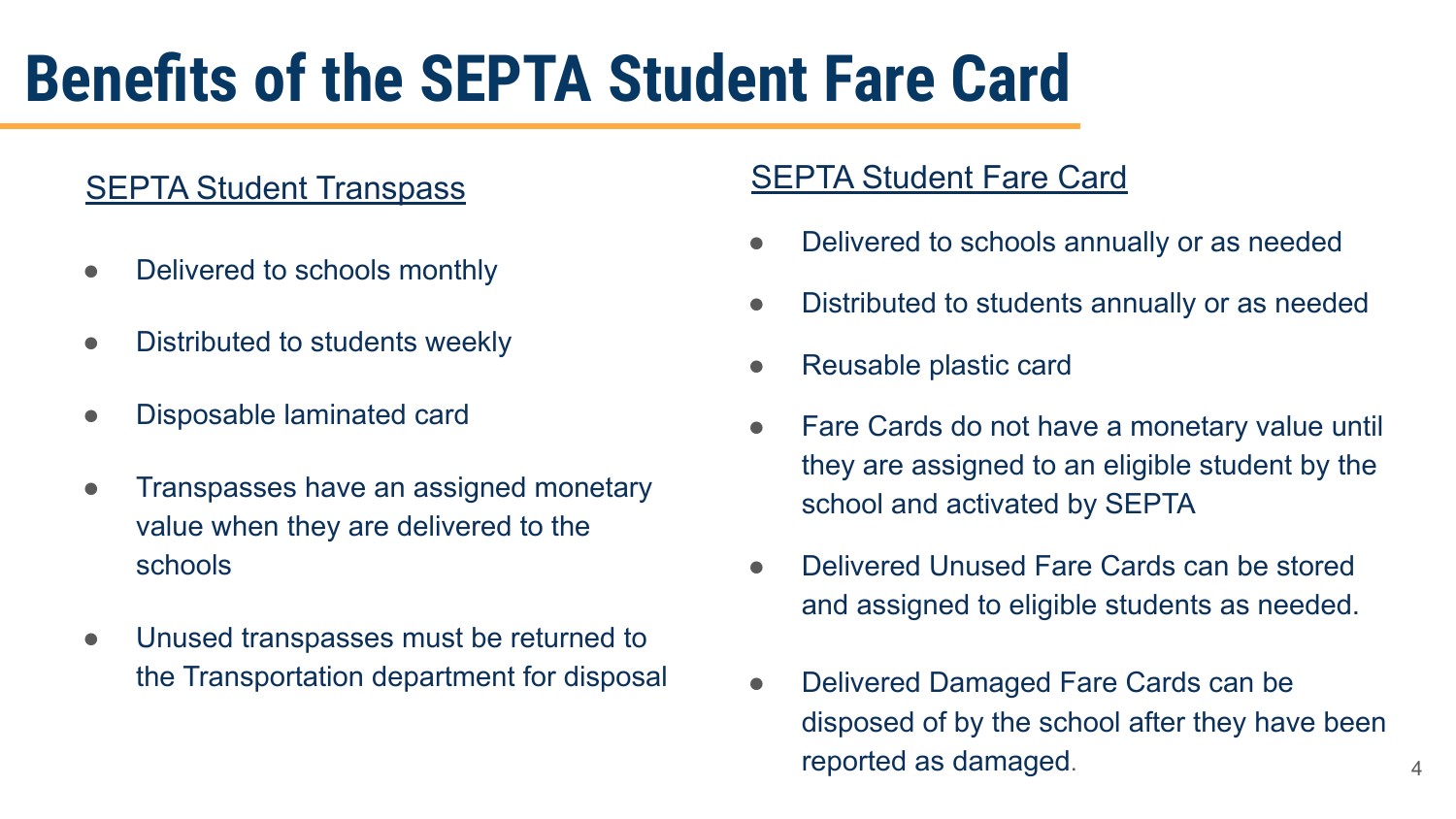#### No expiration date

- The Student Fare Card will have no expiration date
- Students who remain eligible for transportation services, and are enrolled in the same school as the previous school year, will be able to utilize their SEPTA Student Fare Card for the new school year.
- Students who are enrolled in a new school or have changed residences from the previous school year will need to be re-evaluated for eligibility, and if eligible, will require a new SEPTA Student Fare Card assigned for the new school year.
- Students cards will deactivated during the summer and during non-school days.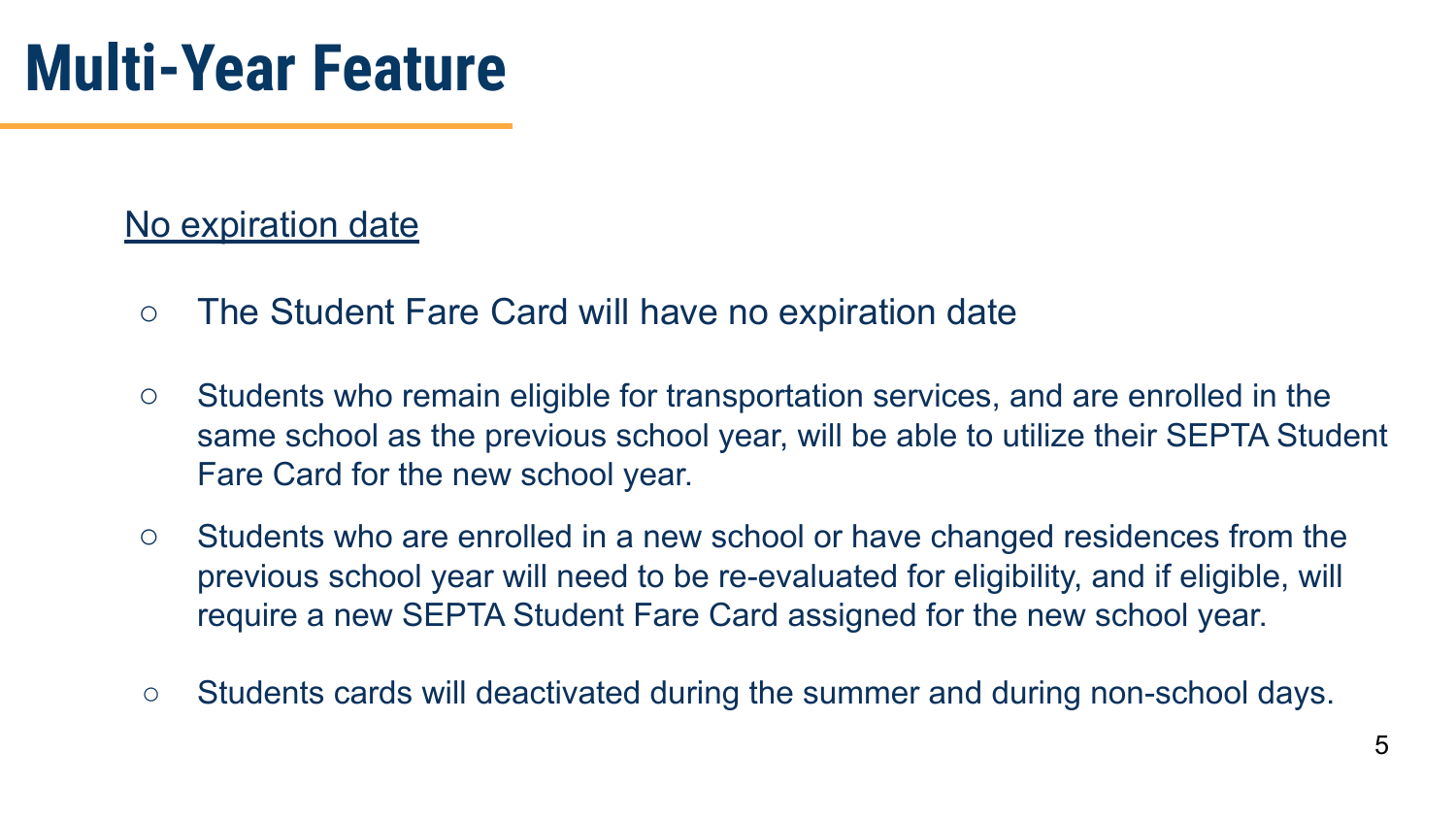#### Taps / Calendars / Times

- A Tap is SEPTA's term for accessing transportation
- Students will tap their Fare Card as they board each mode of transportation
- Student Fare Cards will be programmed with a maximum of 8 taps per day
- Fare Cards will only be operational on school days between 5:30am and 8:00pm
- Each Fare Card will be associated to a predefined school calendar
- Fare Cards will not be operational on national holidays, weekends and predetermined non-school days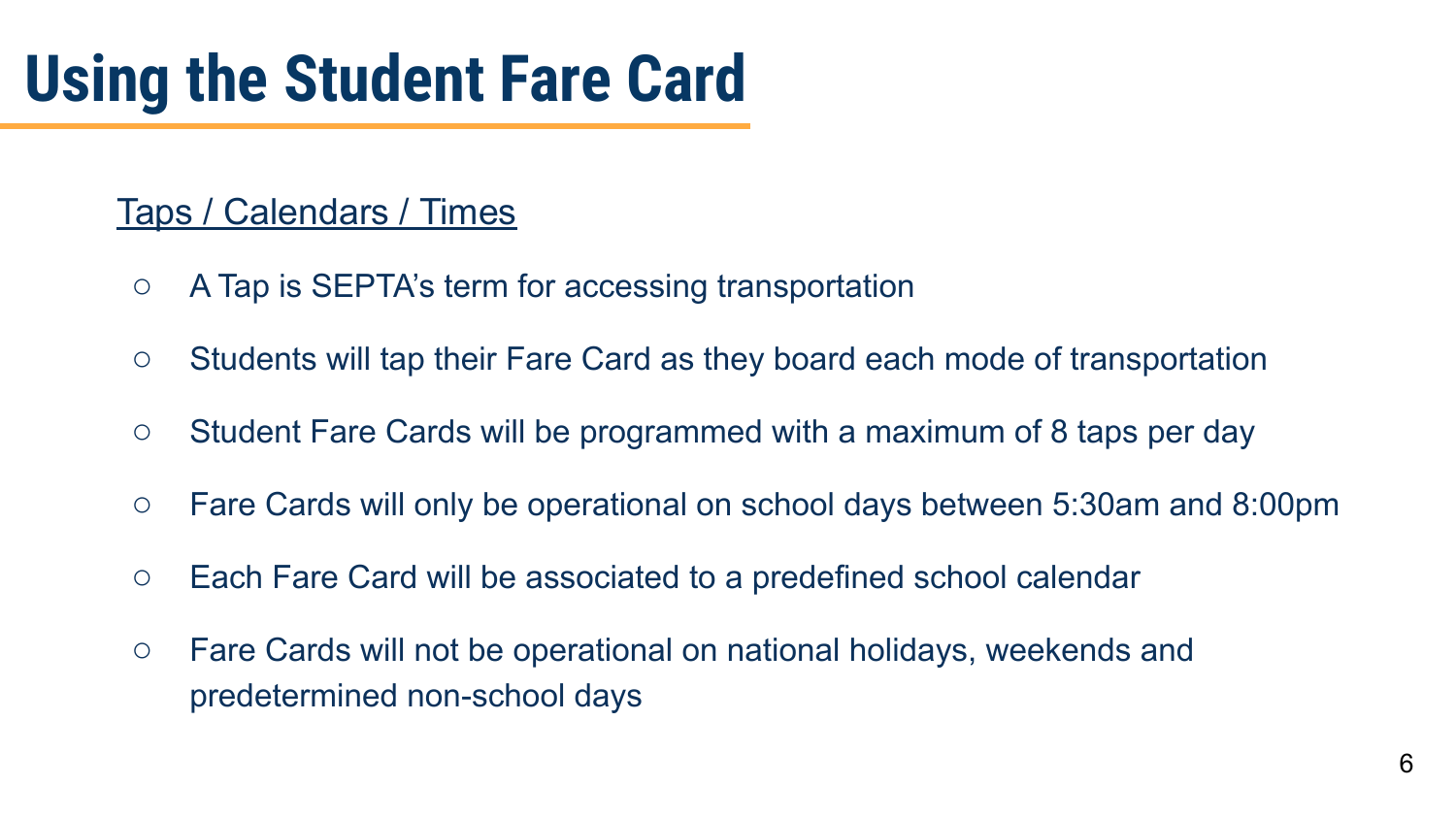### **School Responsibilities**

- Each school will identify transportation administrators to manage the Fare Card assignments, distribution, and issue reporting
- Each school will receive an allotment of Fare Cards, which will need to be stored securely at the school
- Unlike Transpasses, Fare Cards have no monetary value, until the card has been assigned to a student and activated by SEPTA
- Schools will assign Fare Cards to eligible students
- Schools will manage Fare Card assignments using a new District application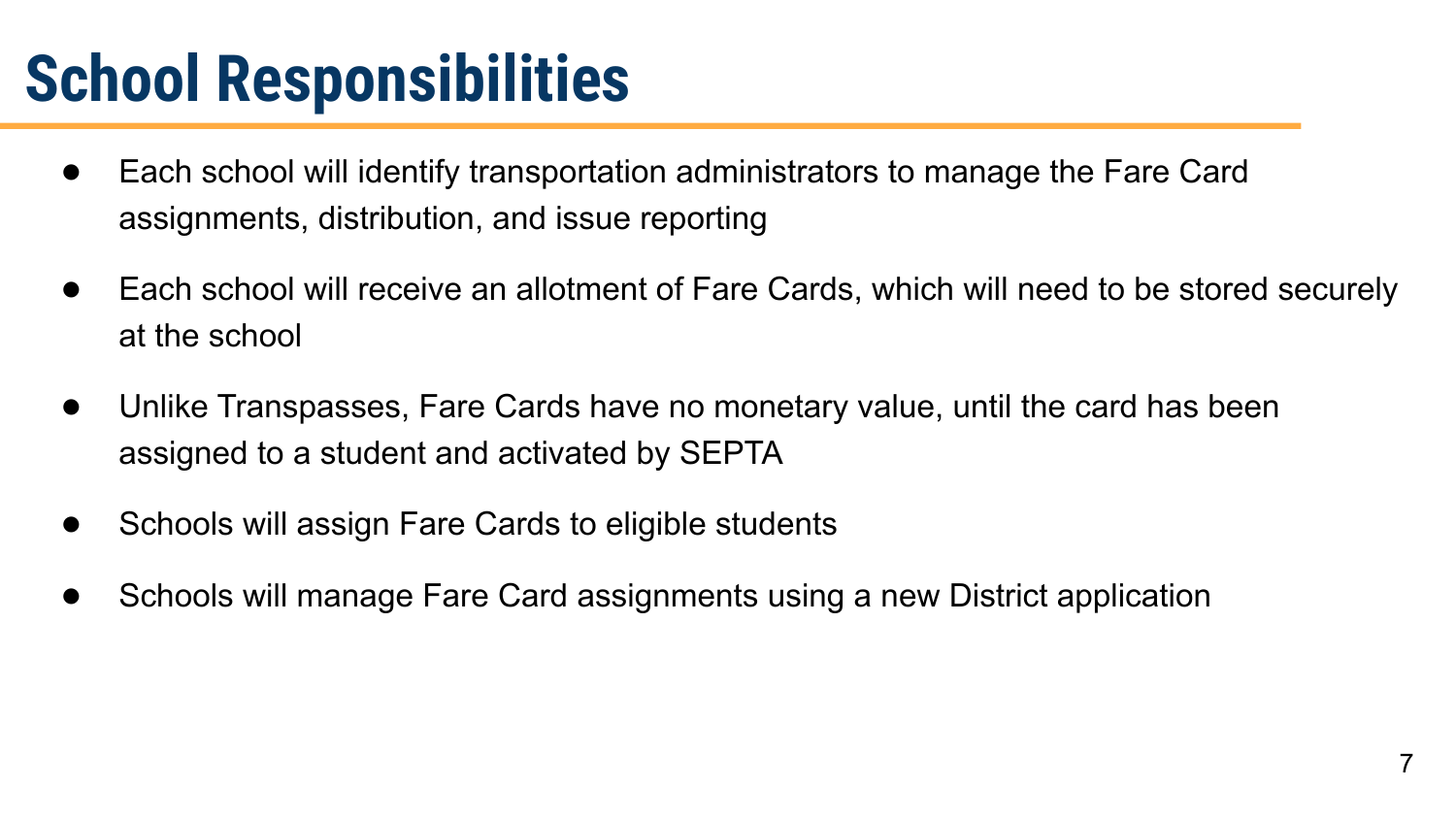#### **Student Responsibilities**

- Students are responsible for keeping track of their own card.
- Lost, stolen, or damaged cards must be reported to a school administrator as soon as possible to be deactivated and issued a replacement card.
- Students who change their schools or address need to be re-evaluated for eligibility.
- Students who need a Regional Rail upgrade must do so at one of the assigned SEPTA Sales offices.
- Students who forget their cards at home should not report the fare card lost or missing.
- Students will be responsible for getting to and from school the day they forget their Fare Card at home. 8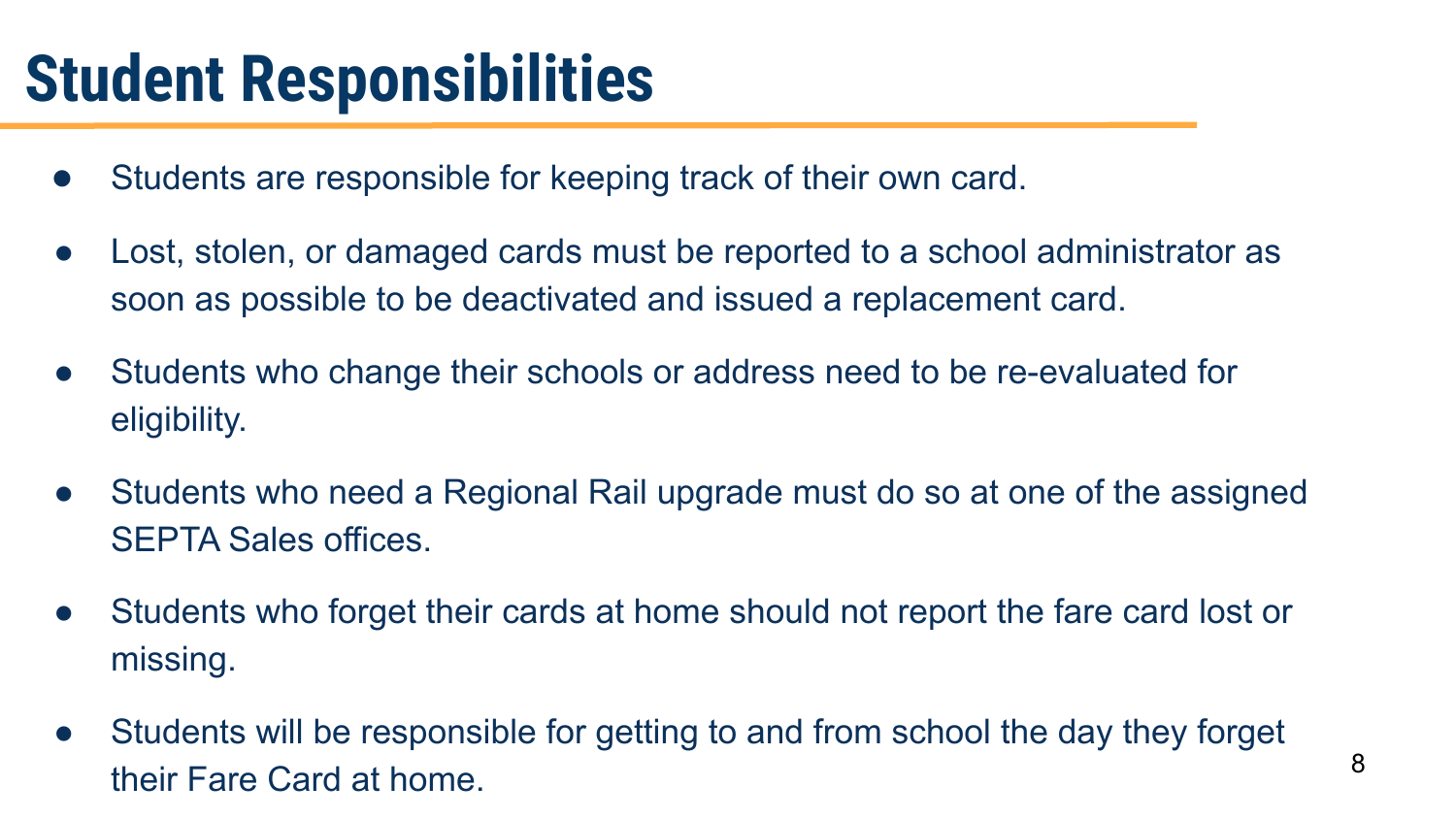#### **Student Fare Card – Connection with COMPASS**

- The District's application will be utilizing information from the COMPASS / XSIS system.
- It is critical that student information be updated in COMPASS in a timely manner.
	- Enter the student into COMPASS / XSIS for all new Enrollments which will provide their eligibility status to the District's application and allow for the Fare Card to be assigned.
	- Student who have withdrawn from your school need to be deleted within the COMPASS / XSIS system, so that the Fare Card can be deactivated.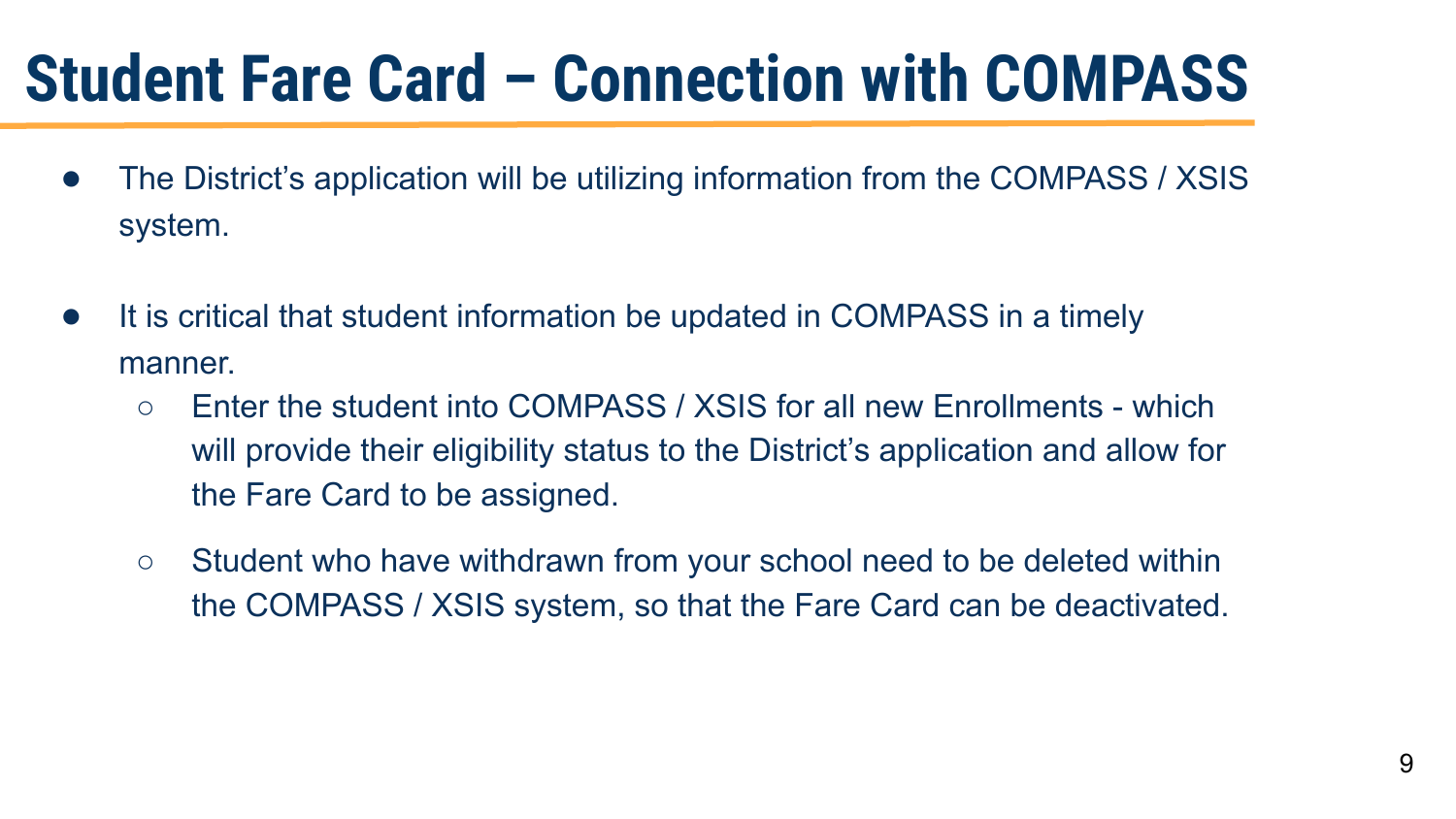## **SEPTA Student Fare Card Application**

Accessed through the District's Login Page



- Anyone with access to Compass will automatically receive access.
- Only Fare Card eligible students will be listed in the application - it may take a few days for a newly enrolled student to be listed in the application
- Used to enter Fare Card Assignments
- Used to enter Lost, Stolen or Damaged Fare Cards that need to be De-activated
- Fare Card activation is a nightly process.
- **Review Student Fare Card Assignment History**
- Ability to download student listing and Card Assignment History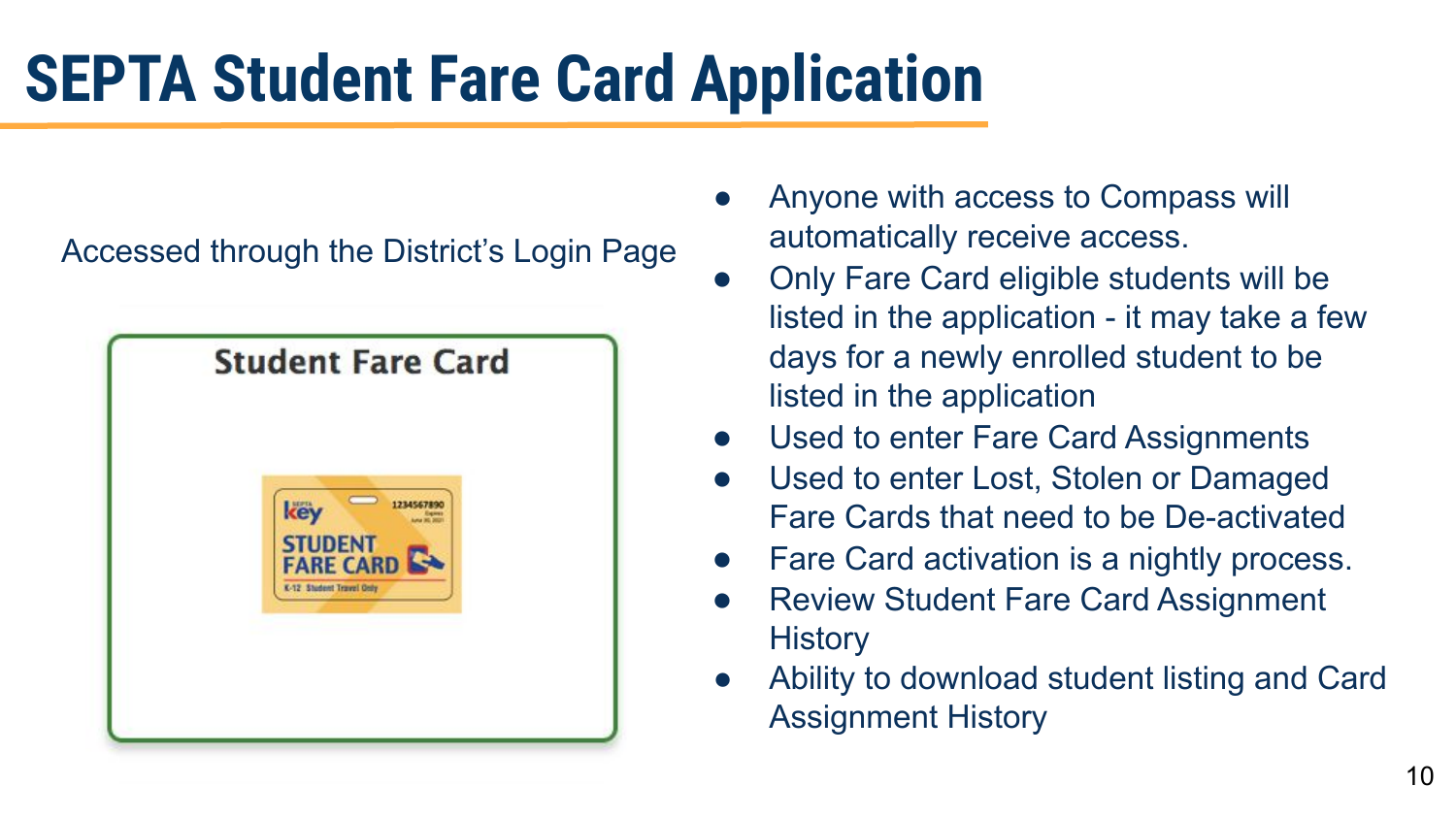### **District Support**

- All Student Fare Card related issues should be reported via the [Student Fare Card Issue Tracking Form](https://forms.gle/QHS4NUEvrbKCD2Cu9).
	- It can be found on the **SEPTA Student Fare Card** -**[Transportation](https://www.philasd.org/transportation/septastudentfarecard/)** website
- The School District will be monitoring the issue tracking forms and any issues/inquiries emailed to  $transpass@philasd.org$  and will direct them to the appropriate internal resources as needed.
- SEPTA also has resources to aid students with issues regarding Student Fare Cards.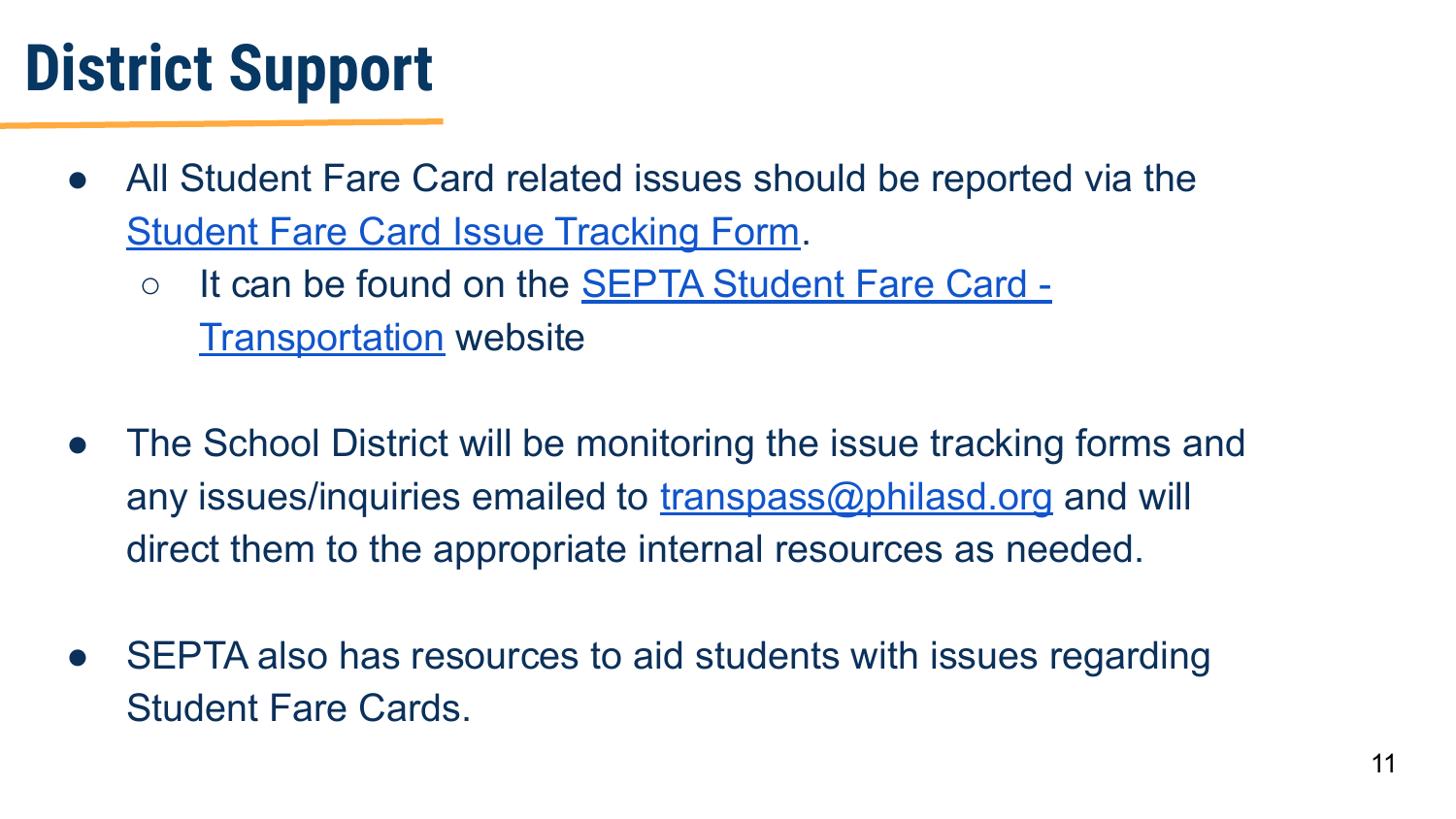#### **Card Distribution & Training**

- Fare Cards will be hand delivered to schools, in clearly labeled packages. The delivery schedule will be posted on the [SEPTA Student](https://www.philasd.org/transportation/septastudentfarecard/) [Fare Card - Transportation](https://www.philasd.org/transportation/septastudentfarecard/) website, on July 16, 2021.
- If you have not already done so please email [transpass@philasd.org](mailto:transpass@philasd.org) and provide the name and contact information for the school-based employee who has been identified to oversee the distribution of the Fare Card.
- An additional email will be sent in August with a bundle of items including the Fare Card Training video, dates for Q & A sessions to answer any questions, and additional information for parents.